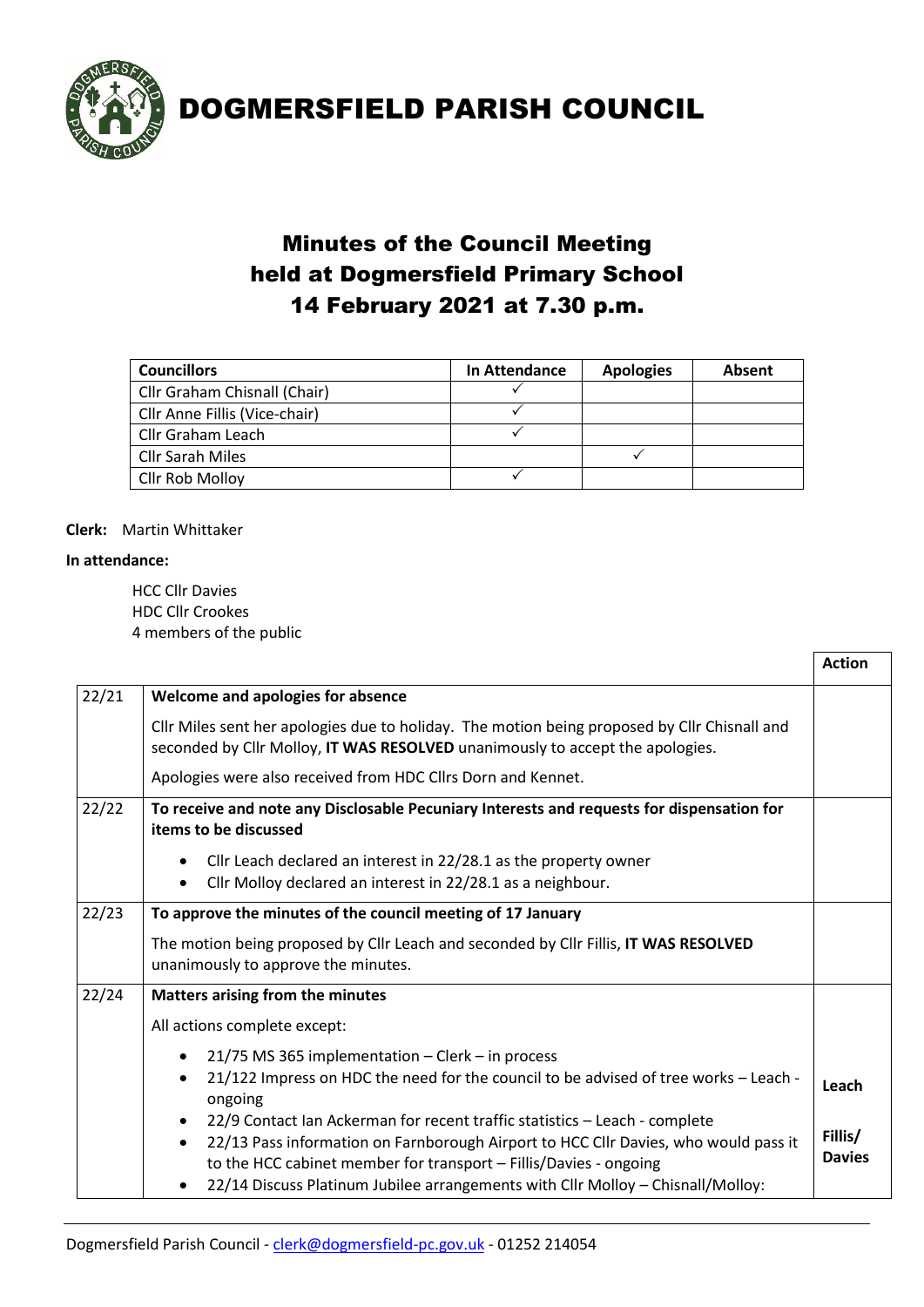

<span id="page-1-0"></span>

|       | Cllr Molloy will link with FOAS and report back as necessary. FOAS has had a<br>$\circ$<br>meeting and has arranged an event for the Sunday of the Jubilee weekend                                                                                                                                                                                                                                                                                                                       |  |  |  |
|-------|------------------------------------------------------------------------------------------------------------------------------------------------------------------------------------------------------------------------------------------------------------------------------------------------------------------------------------------------------------------------------------------------------------------------------------------------------------------------------------------|--|--|--|
|       | and will probably ask the PC for support.                                                                                                                                                                                                                                                                                                                                                                                                                                                |  |  |  |
| 22/25 | Announcements from the Chairman and Clerk                                                                                                                                                                                                                                                                                                                                                                                                                                                |  |  |  |
|       | Chairman - None<br>Clerk:<br>The date of the Highways meeting had been changed to 1 March.<br>$\circ$<br>A meeting about s.106 contributions had been held between Adam Green<br>$\circ$<br>(HDC), Cllr Fillis and the Clerk. It looks likely that signs for healthy walks, and<br>work on Pilcot Green should be suitable for funding.                                                                                                                                                  |  |  |  |
| 22/26 | <b>County and district councillor's reports</b>                                                                                                                                                                                                                                                                                                                                                                                                                                          |  |  |  |
|       | Cllr Crookes: Budget will go to council for approval at the end of the month, based on<br>$\bullet$<br>£5 increase for a Band D property. There will be no significant impact on services.<br>Cllr Davies submitted a written report, included as an Annex to these minutes.                                                                                                                                                                                                             |  |  |  |
| 22/27 | Representations by the public                                                                                                                                                                                                                                                                                                                                                                                                                                                            |  |  |  |
|       | A member of the public asked why verges have been cut, for example on the A287, at this<br><b>Davies</b><br>time of year. Cllr Davies offered to investigate.                                                                                                                                                                                                                                                                                                                            |  |  |  |
| 22/28 | To consider the council's response to current planning applications                                                                                                                                                                                                                                                                                                                                                                                                                      |  |  |  |
|       | 1. 22/00158/HOU   Erection of a porch, single storey rear extension, replacement of<br>sliding doors to existing conservatory with french doors and demolition of existing<br>conservatory   Rectory Cottage Church Lane Dogmersfield Hook RG27 8SZ                                                                                                                                                                                                                                      |  |  |  |
|       | As two members declared an interest and one member was absent no quorum was<br>present. The item will be carried over to the next meeting.                                                                                                                                                                                                                                                                                                                                               |  |  |  |
|       | 22/00110/HOU   Erection of a part two storey part first floor front extension, single<br>2.<br>storey rear extension, demolition of porch, insertion of a door to ground floor front<br>and erection of open porch, insertion of a window to ground floor front, a door and<br>window to ground floor side, a window to first floor front and rear, a rooflight to<br>front, extension to drive and alterations to existing access   Meadows Chatter Alley<br>Dogmersfield Hook RG27 8SR |  |  |  |
|       | The motion being proposed by Cllr Leach and seconded by Cllr Molloy, IT WAS<br>RESOLVED unanimously to offer no objection subject to:                                                                                                                                                                                                                                                                                                                                                    |  |  |  |
|       | Conformance to DNP Dark Skies policy<br>The width of the new access point being no greater that of the existing one<br>٠<br>Production of a construction plan to keep vehicles off the road.<br>$\bullet$                                                                                                                                                                                                                                                                                |  |  |  |
|       | Members also asked that only native hedging and planting should be used on site.                                                                                                                                                                                                                                                                                                                                                                                                         |  |  |  |
|       | Applications not on the agenda<br>3.<br>None.                                                                                                                                                                                                                                                                                                                                                                                                                                            |  |  |  |
| 22/29 | To update members on any new planning consultations, appeals and enforcements                                                                                                                                                                                                                                                                                                                                                                                                            |  |  |  |
|       | Cllr Leach reported as per the submitted paper.                                                                                                                                                                                                                                                                                                                                                                                                                                          |  |  |  |
|       | He also noted that Hampshire Highways in their response to the Netherhouse Copse<br>application had commented that the extra housing would have no significant effect and                                                                                                                                                                                                                                                                                                                |  |  |  |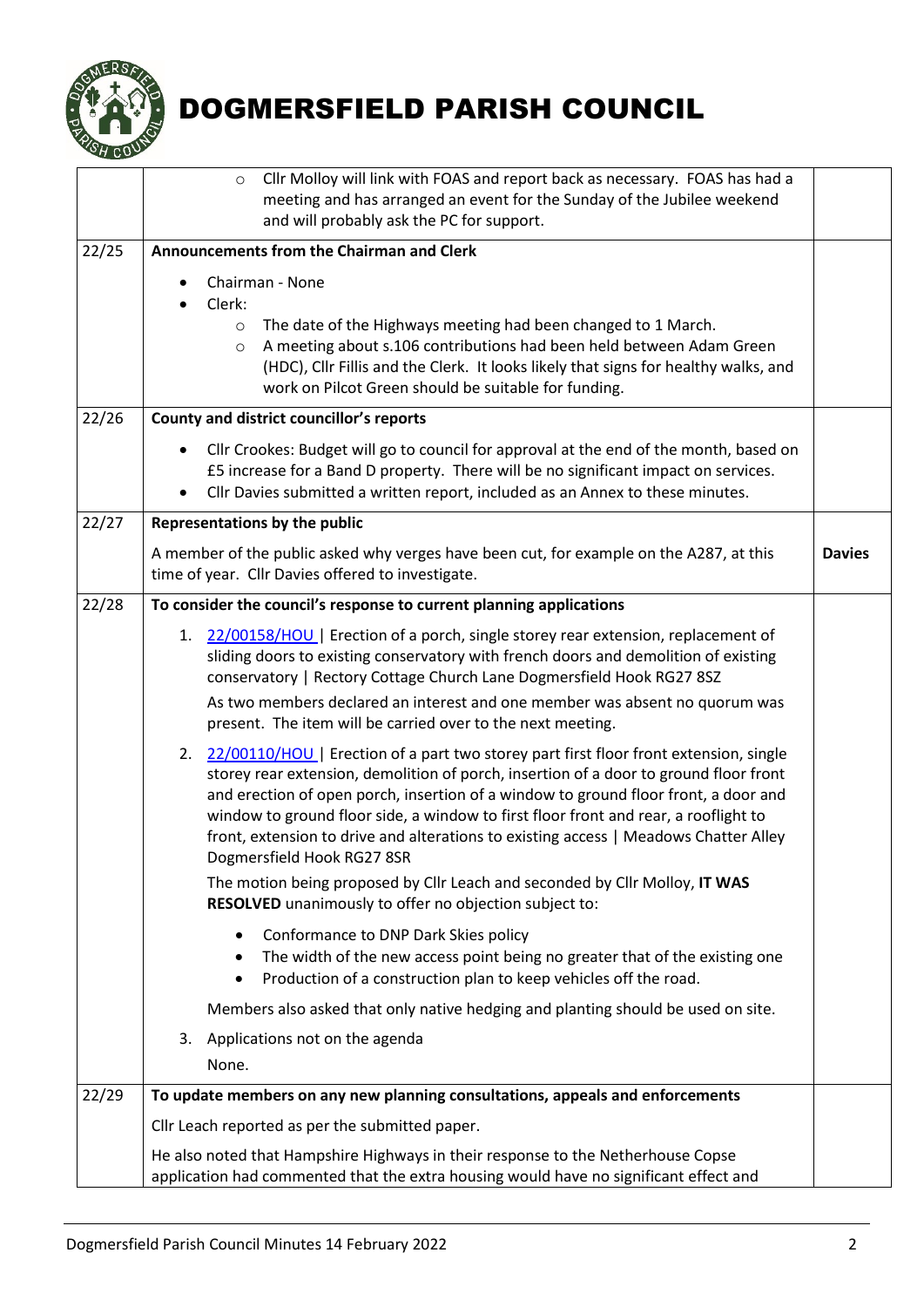

|       | therefore offered no objection. HDC Cllr Crooke suggested that a copy of DPC's objection<br>should be sent to HDC Cllr Kennet, as he was on the HDC planning committee.                                                                                                                                                                                             |                                                        |                                                                                        | Leach        |  |
|-------|---------------------------------------------------------------------------------------------------------------------------------------------------------------------------------------------------------------------------------------------------------------------------------------------------------------------------------------------------------------------|--------------------------------------------------------|----------------------------------------------------------------------------------------|--------------|--|
| 22/30 | <b>Finance &amp; Regulatory Matters</b>                                                                                                                                                                                                                                                                                                                             |                                                        |                                                                                        |              |  |
| 1.    | To note the bank reconciliations                                                                                                                                                                                                                                                                                                                                    | reconciled balances as of 31 January were:             | The bank reconciliations were inspected by Cllr Leach and noted by the council. The    |              |  |
|       | <b>Unity Trust</b><br>Multipay<br>$\bullet$                                                                                                                                                                                                                                                                                                                         | £17724.69<br>$-£18.06$                                 |                                                                                        |              |  |
| 2.    | To authorise payments                                                                                                                                                                                                                                                                                                                                               |                                                        |                                                                                        |              |  |
|       |                                                                                                                                                                                                                                                                                                                                                                     | unanimously to approve the following payments:         | The motion being proposed by Cllr Chisnall and seconded by Cllr Miles, IT WAS RESOLVED |              |  |
|       | <b>Date</b><br>Payment                                                                                                                                                                                                                                                                                                                                              |                                                        | Payee                                                                                  | £            |  |
|       | Phone bill<br>22/01/22                                                                                                                                                                                                                                                                                                                                              |                                                        | <b>Buzz Networks</b>                                                                   | 5.95         |  |
|       | 27/01/22                                                                                                                                                                                                                                                                                                                                                            | Base salary - Jan                                      | Martin Whittaker                                                                       | 350.00       |  |
|       | 14/02/22                                                                                                                                                                                                                                                                                                                                                            | Salary bal - Jan                                       | <b>Martin Whittaker</b>                                                                | 51.69        |  |
|       | 26/01/22<br>Card fee                                                                                                                                                                                                                                                                                                                                                |                                                        | Lloyds Bank                                                                            | 3.00         |  |
|       | 09/02/22<br>Interest                                                                                                                                                                                                                                                                                                                                                |                                                        | <b>HMRC</b>                                                                            | 0.05         |  |
|       | Cllrs Chisnall and Fillis were asked to authorise the payments.                                                                                                                                                                                                                                                                                                     |                                                        |                                                                                        |              |  |
| 22/31 | To consider retaining the services of a payroll provider $-$ Clerk                                                                                                                                                                                                                                                                                                  |                                                        |                                                                                        |              |  |
|       | The Clerk circulated a letter from DM Payroll Services detailing the service. He had received a<br>further email from the company explaining:                                                                                                                                                                                                                       |                                                        |                                                                                        |              |  |
|       | They would be able to deal with HMRC on all matters concerning the council's PAYE<br>$\bullet$<br>and tax, and resolve matters related to the provision of the service<br>If matters arose that were outside the company's control or were historic that took<br>some considerable time to resolve they would reserve the right to charge for the<br>work involved. |                                                        |                                                                                        |              |  |
|       | Members were not convinced that the proposal was necessary or offered value for money.<br>No motion was proposed.                                                                                                                                                                                                                                                   |                                                        |                                                                                        |              |  |
| 22/32 | To consider a complaint of parking on the verges in the centre of the village                                                                                                                                                                                                                                                                                       |                                                        |                                                                                        |              |  |
|       | A complaint had been received from a member of the public about parking on verges by the<br>Queen's Head, and Cllr Molloy had suggested that it should be discussed by the council.                                                                                                                                                                                 |                                                        |                                                                                        |              |  |
|       | Members suggested that this should be investigated further by Cllr Miles as part of her work<br>with Highways.                                                                                                                                                                                                                                                      |                                                        |                                                                                        | <b>Miles</b> |  |
| 22/33 |                                                                                                                                                                                                                                                                                                                                                                     | To consider 20mph limit in Dogmersfield (see attached) |                                                                                        |              |  |
|       | The motion being proposed by Cllr Molloy and seconded by Cllr Chisnall, IT WAS RESOLVED<br>unanimously that the council:                                                                                                                                                                                                                                            |                                                        |                                                                                        |              |  |
|       | Supports the "20's Plenty for Hampshire" campaign<br>Calls on Hampshire County Council to implement 20mph in Dogmersfield<br>Will write to Hampshire County Council to request 20mph speed limits on streets<br>throughout Dogmersfield where people live, work, shop, play or learn, with 30mph as                                                                 |                                                        |                                                                                        |              |  |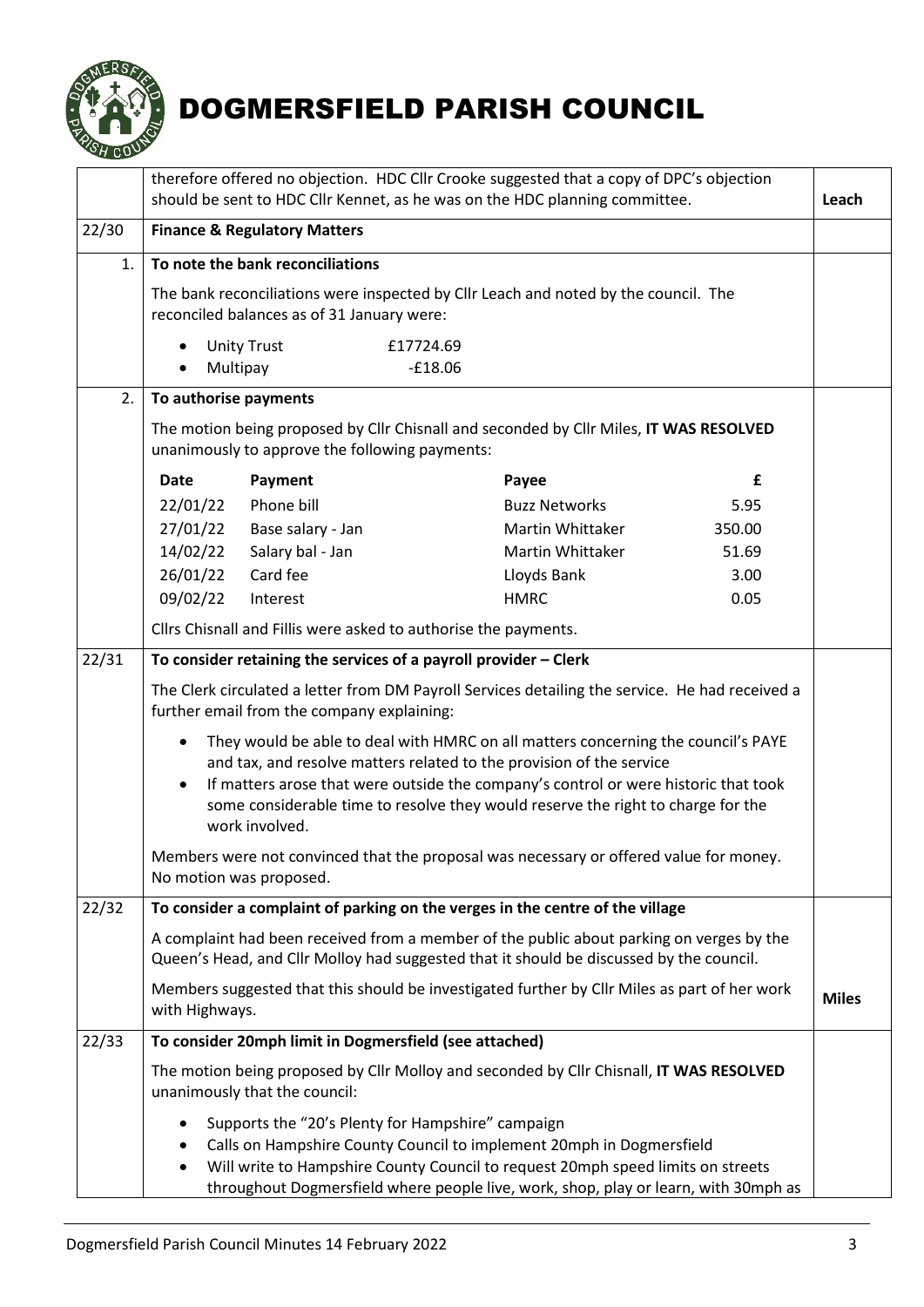

|       | the exception on those roads, where full consideration of the needs of vulnerable<br>road users allows a higher limit.                                                                                                                                                                                                                                                                                                                                                                |                 |  |
|-------|---------------------------------------------------------------------------------------------------------------------------------------------------------------------------------------------------------------------------------------------------------------------------------------------------------------------------------------------------------------------------------------------------------------------------------------------------------------------------------------|-----------------|--|
| 22/34 | Application for Section 72 Licence for Temporary Speed Signing (see attached)                                                                                                                                                                                                                                                                                                                                                                                                         |                 |  |
|       | The motion being proposed by Cllr Chisnall and seconded by Cllr Fillis, IT WAS RESOLVED<br>unanimously to apply for the licence.                                                                                                                                                                                                                                                                                                                                                      | <b>Clerk</b>    |  |
| 22/35 | To receive an update on tree planting and place additional orders (see attached)                                                                                                                                                                                                                                                                                                                                                                                                      |                 |  |
|       | The motion being proposed by Cllr Fillis and seconded by Cllr Chisnall, IT WAS RESOLVED<br>unanimously for the Clerk in consultation with Cllr Fillis to place orders for trees and<br>associated supplies to the value of £271.41.                                                                                                                                                                                                                                                   |                 |  |
|       | Cllr Fillis had also submitted two invoices on behalf of a resident to the value of £1353.60 inc<br>VAT. The Clerk advised members that reimbursement of a payment made by a resident<br>would be in breach of the council's Standing Orders and Financial Regulations, and that VAT<br>could not be reclaimed on such a payment. The council needed to decide whether they<br>wished to approve or not approve payment to reimburse the resident taking into account this<br>advice. |                 |  |
|       | The motion being proposed by Cllr Chisnall and seconded by Cllr Molloy, IT WAS RESOLVED<br>unanimously to reimburse the resident the sum of £1000.                                                                                                                                                                                                                                                                                                                                    |                 |  |
| 22/36 | Report of meeting on rural policing held on 11 February                                                                                                                                                                                                                                                                                                                                                                                                                               |                 |  |
|       | The meeting was with Ranil Jayawardena and the local police sergeant, as well as councillors<br>and residents, and was especially useful in establishing lines of communication. Among<br>points made were:                                                                                                                                                                                                                                                                           |                 |  |
|       | Minor crimes and incidents are best reported online (http://bit.ly/hants101) rather<br>than using the 101 service<br>Resource allocation is done partly on number of complaints, so everything should be                                                                                                                                                                                                                                                                              |                 |  |
|       | reported.                                                                                                                                                                                                                                                                                                                                                                                                                                                                             |                 |  |
|       | Cllr Chisnall offered to write a brief report for the website.                                                                                                                                                                                                                                                                                                                                                                                                                        | <b>Chisnall</b> |  |
| 22/37 | <b>Correspondence received</b>                                                                                                                                                                                                                                                                                                                                                                                                                                                        |                 |  |
|       | The Clerk had received further information from the Farnborough Noise Group, which he had<br>passed on to members.                                                                                                                                                                                                                                                                                                                                                                    |                 |  |
| 22/38 | <b>Information sharing</b>                                                                                                                                                                                                                                                                                                                                                                                                                                                            |                 |  |
|       | Cllr Leach announced that a Volunteer Day was planned for Sat 5 March.                                                                                                                                                                                                                                                                                                                                                                                                                |                 |  |
| 22/39 | Date of next meeting                                                                                                                                                                                                                                                                                                                                                                                                                                                                  |                 |  |
|       | The Chairman asked the Clerk to call an extraordinary meeting for 1900 on Wednesday 23<br>February to consider the approval of traffic control measures in the village.                                                                                                                                                                                                                                                                                                               | <b>Clerk</b>    |  |
|       | The next ordinary meeting will be on 14 March 2022.                                                                                                                                                                                                                                                                                                                                                                                                                                   |                 |  |

Signed:

Date: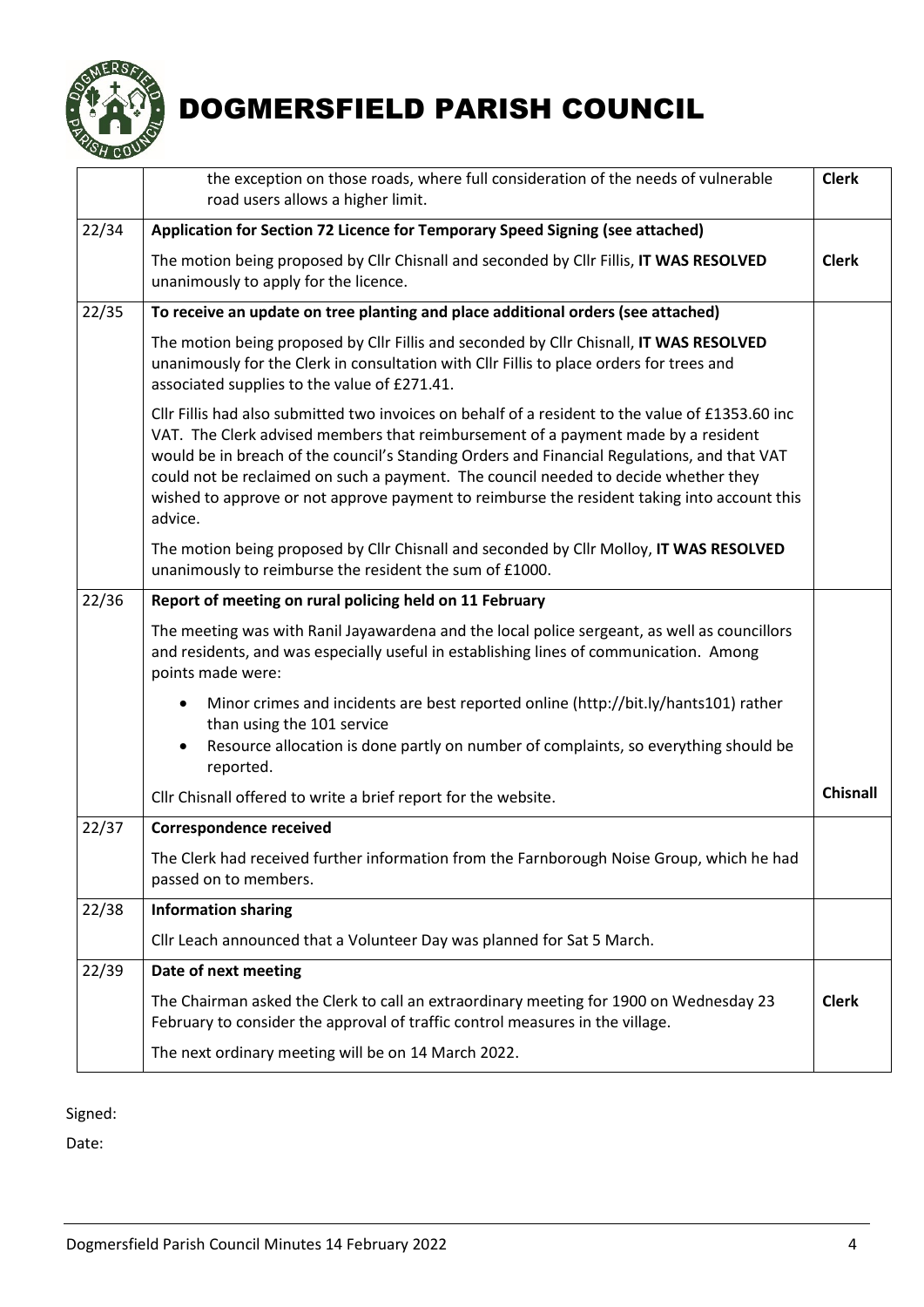

| <b>Abbreviation</b> | In place of                             | Abbreviation    | In place of                                   |
|---------------------|-----------------------------------------|-----------------|-----------------------------------------------|
| <b>APA</b>          | Annual Parish Assembly                  | H <sub>DC</sub> | <b>Hart District Council</b>                  |
| <b>CBF</b>          | Community Benefit Fund                  | <b>NALC</b>     | <b>National Association of Local Councils</b> |
| <b>CIL</b>          | Community Infrastructure Levy           | <b>NPPF</b>     | National Planning Policy Framework            |
| <b>DPC</b>          | Dogmersfield Parish Council             | PCC.            | <b>Police and Crime Commissioner</b>          |
| <b>FOAS</b>         | Friends of All Saints Church            | <b>TBHSPA</b>   | Thames Valley Heaths Special Protection Area  |
| <b>HALC</b>         | Hampshire Association of Local Councils | SANG            | Suitable Alternative Natural Greenspace       |
| <b>HCC</b>          | Hampshire County Council                |                 |                                               |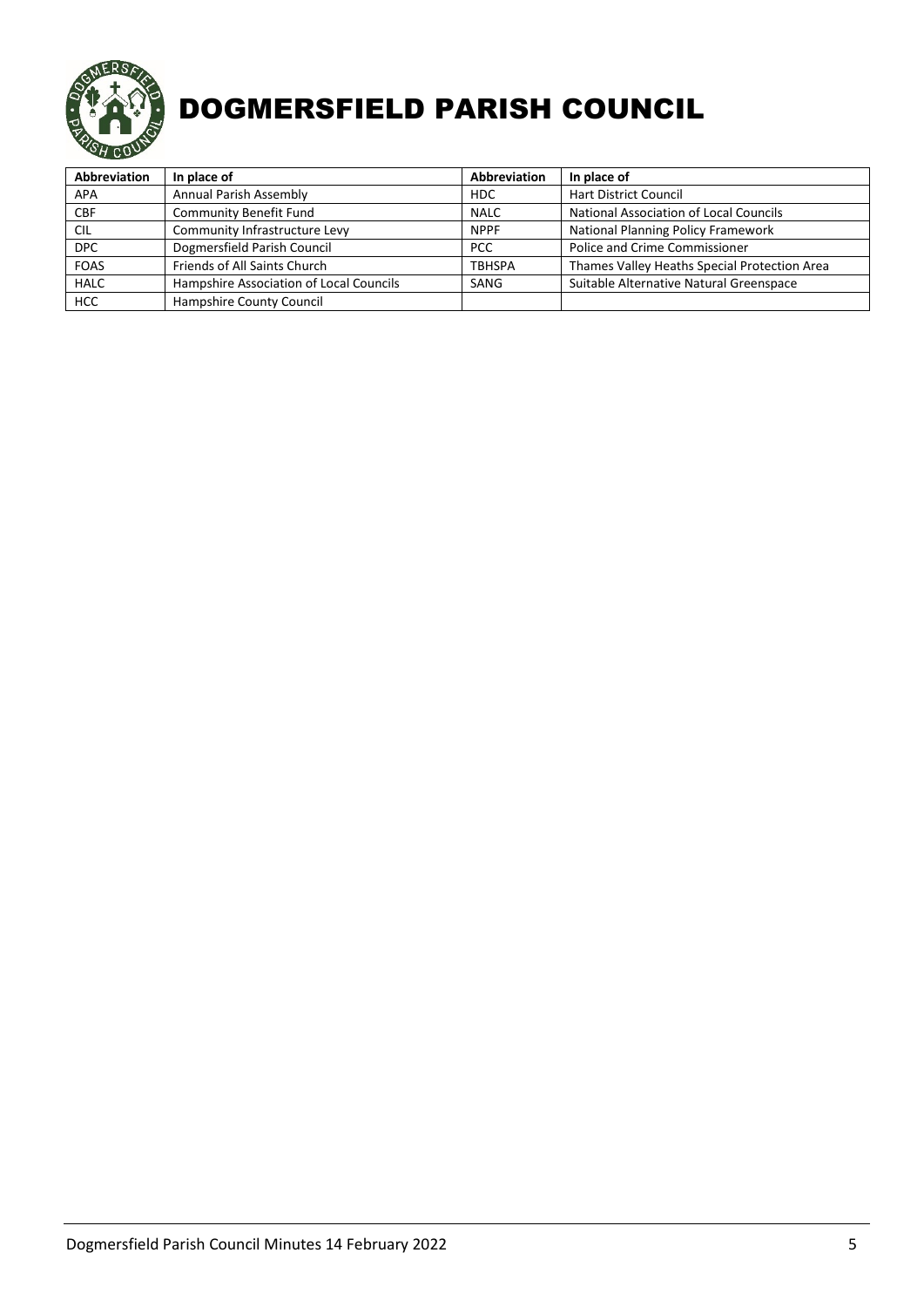

#### **Annex – Report from HCC Cllr Davies**

**February 2022**

#### **HWRCs update**

The system of booking to visit Hampshire's household waste recycling centres (HWRCs) is to be made permanent following feedback from users who overwhelmingly supported the approach. It was introduced in June 2020 in response to the pandemic but also helped smooth visits and reduce queuing. The ability to book multiple trips will remain.

#### **Support for Community Transport**

With the COVID-19 pandemic still having an impact on levels of all public and community transport use across the county, Hampshire County Council has agreed to maintain contract payments for community transport operators at 100% from 1 April 2022 to 31 March 2023.

Community transport operators have reported that around 35% fewer passengers are travelling than before the pandemic. The move will assist those operators in the recovery and operation of their services, supporting them to maintain service levels whist they experience lower than usual passenger numbers, and user confidence rebuilds during the coming financial year.

#### **Roads, Transport and Environmental investment**

Hampshire County Council is to be asked to approve on 17 February an increased 2021-22 capital programme of investment in countywide highways maintenance, road safety, transport improvements, flood alleviation, waste management, and bridge strengthening, as well as economic development and town centre improvements, amounting to £112.885 million. This includes £7 million additional financial support for highways maintenance.

Planning continues for the next generation of waste infrastructure to support the county's ability to recycle a wider range of materials. As part of the capital programme of work is the continued development of a plan for a new materials recovery facility in Eastleigh.

The proposed programme and appendices highlight an Integrated Transport Programme of over £100 million in value. Local schemes to enable people to walk and cycle more for local journeys represent a £11.3 million investment.

Separately, Hampshire County Council is the first council in England to trial plastic bollards made from sugar cane on its pavements; these are being installed as a lower carbon alternative to the traditional concrete ones. The plant-based bollards are also lighter, easier to install and cheaper - costing £150 compared with £190 for concrete. They are also just as resilient in the event of a crash and do not splinter if they are hit by a vehicle. The proposal is part of the county's plans to meet its climate change targets to be Carbon Neutral by 2050 and resilient to a twodegrees rise in temperature.

In recognition of the importance of building resilience, the council has declared 2022 the "Year of Climate Resilience". This presents an opportunity for it to increase awareness of the importance of resilience and to develop some showcase projects in partnership with key stakeholders. More information can be found on the Council's Climate Change website:

<https://www.hants.gov.uk/landplanningandenvironment/environment/climatechange>

#### **Platinum Jubilee Celebrations**

Hampshire County Council is putting plans in place to celebrate the Queen's Platinum Jubilee this year. These will provide opportunities for residents across the county to participate, including through schools, libraries, care